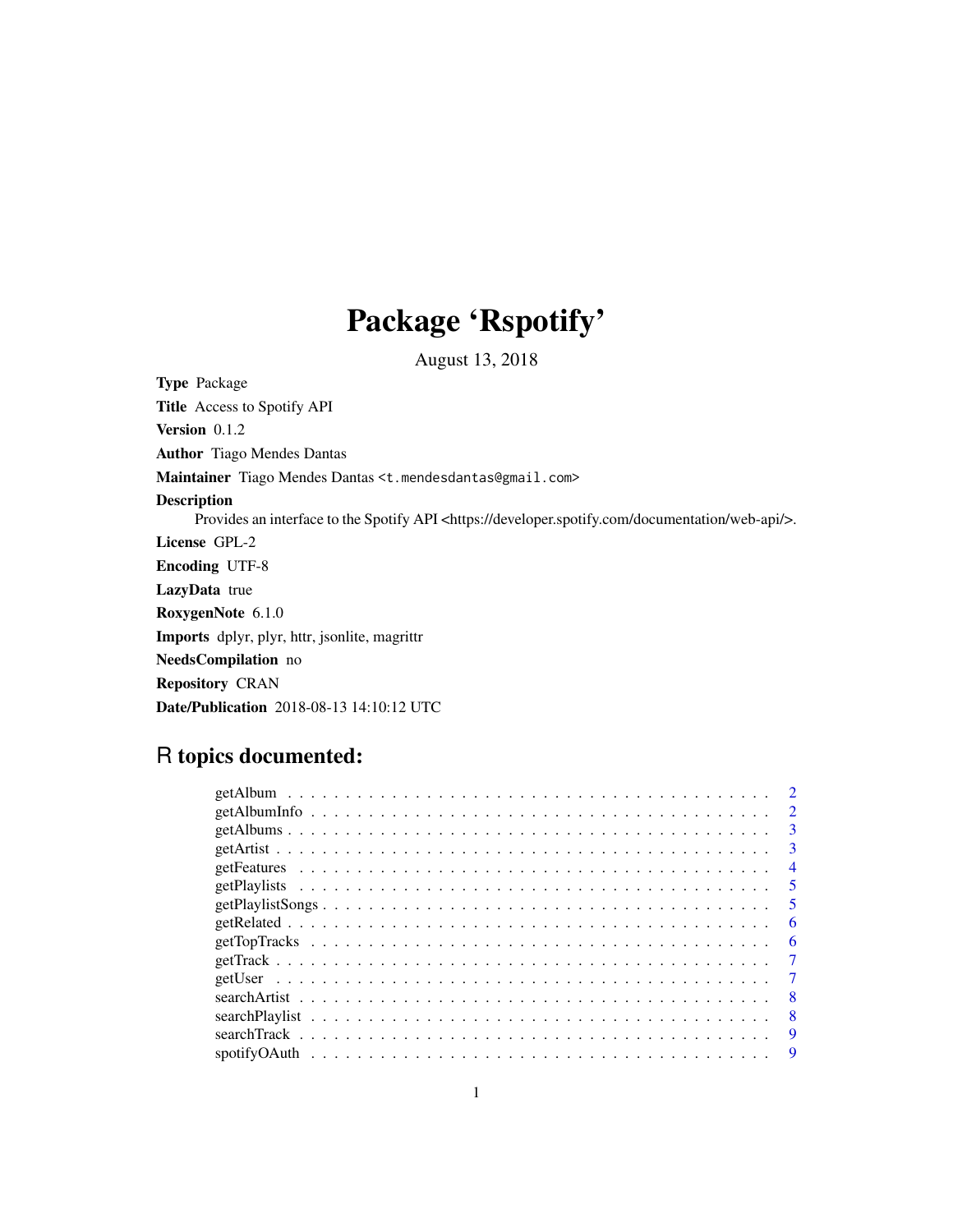#### <span id="page-1-0"></span>**Index** [11](#page-10-0)

#### Description

Get Spotify catalog information about an album's tracks.

#### Usage

getAlbum(album\_id, token)

#### Arguments

| album id | The Spotify ID for the album.             |
|----------|-------------------------------------------|
| token    | An OAuth token created with spotify0Auth. |

#### Value

get Album from an artist using their ID

| getAlbumInfo | Get additional album info |  |
|--------------|---------------------------|--|
|--------------|---------------------------|--|

#### Description

function to get additional album info from an artist using the Album ID

#### Usage

getAlbumInfo(album\_id, token)

#### Arguments

| album id | The Spotify ID for the album              |
|----------|-------------------------------------------|
| token    | An OAuth token created with spotify0Auth. |

#### Value

'Get an Artist's Albums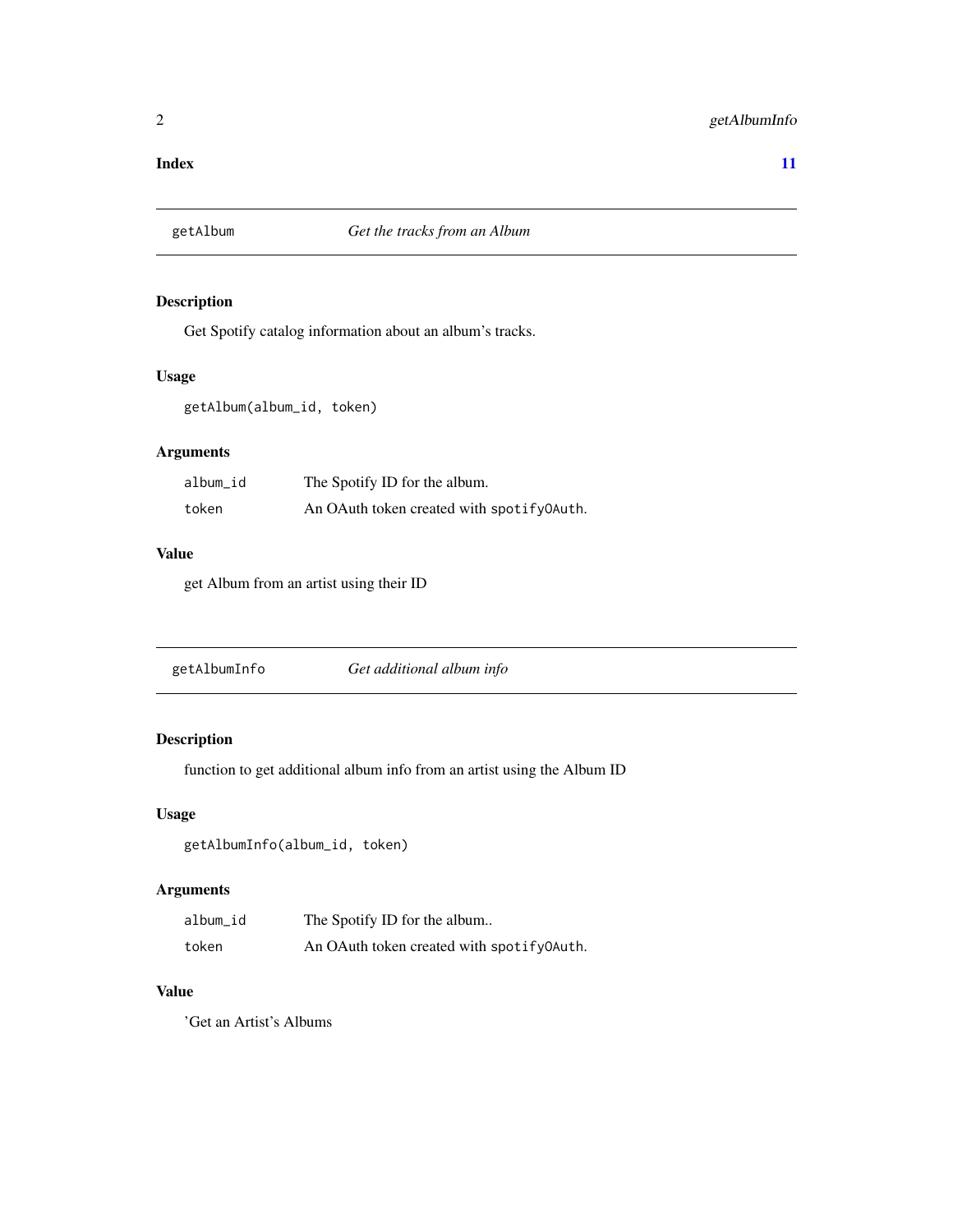<span id="page-2-0"></span>

function to get albums from an artist using their ID

#### Usage

getAlbums(artist\_id, market = "US", token)

#### Arguments

| artist_id | The Spotify ID for the artist.                                                                                                                                                                 |
|-----------|------------------------------------------------------------------------------------------------------------------------------------------------------------------------------------------------|
| market    | Optional. An ISO 3166-1 alpha-2 country code. Supply this parameter to limit<br>the response to one particular geographical market. For example, for albums<br>available in Sweden: market=SE. |
| token     | An OAuth token created with spotify0Auth.                                                                                                                                                      |

#### Value

'Get Albums from an Artist

#### Examples

## Not run:

foofighters\_albums<-getAlbums("7jy3rLJdDQY21OgRLCZ9sD",market="US",token)

## End(Not run)

getArtist *Get Spotify catalog information for a single artist*

#### Description

Function to get Spotify catalog information for a single artist identified by their unique Spotify ID.

#### Usage

getArtist(artist\_id, token)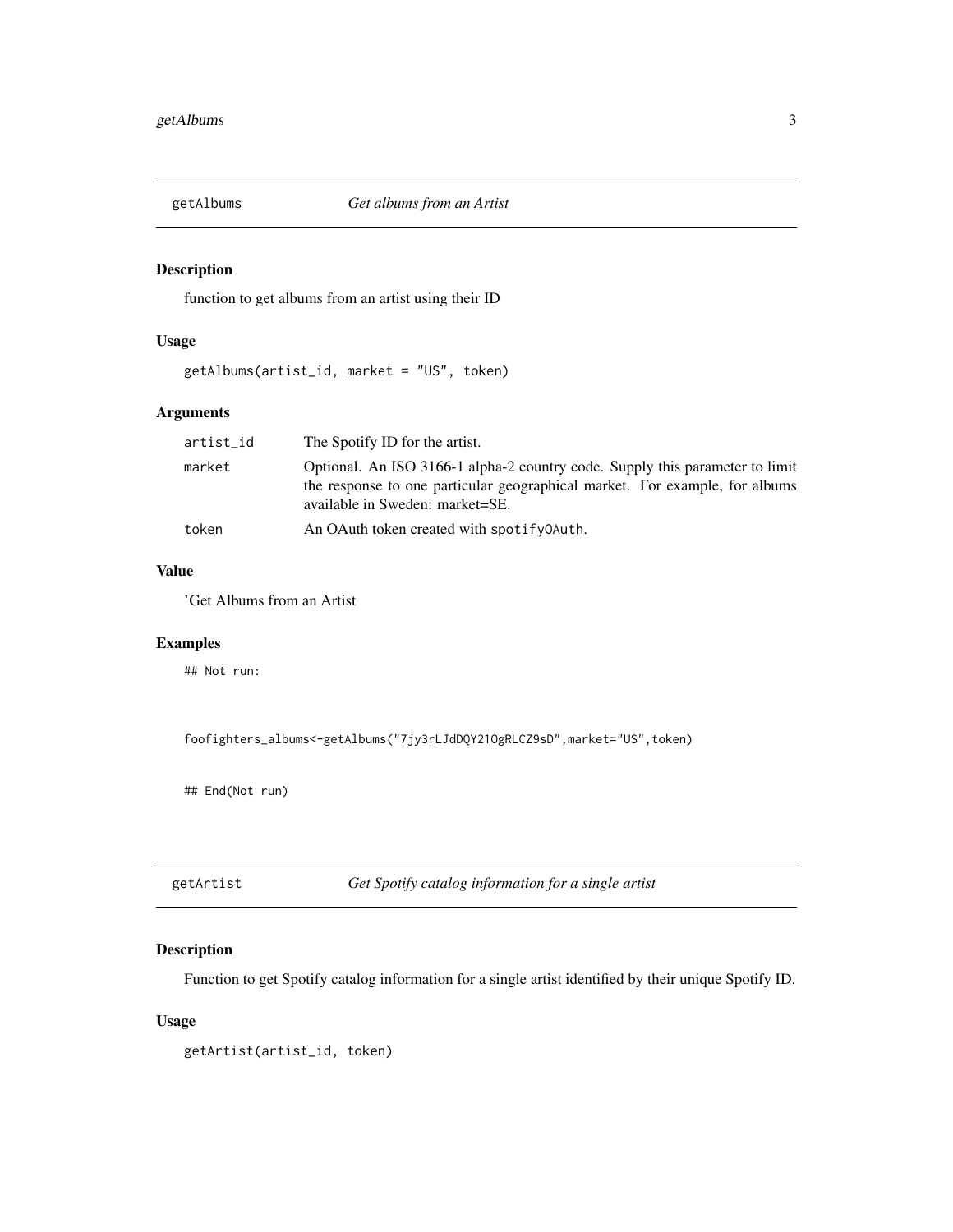#### <span id="page-3-0"></span>4 getFeatures

#### Arguments

| artist id | The Spotify ID of the artist.             |
|-----------|-------------------------------------------|
| token     | An OAuth token created with spotify0Auth. |

#### Value

Get Spotify catalog information for a single artist identified by its unique Spotify ID.

#### Examples

## Not run:

foofighters<-getArtist("7jy3rLJdDQY21OgRLCZ9sD",token)

## End(Not run)

getFeatures *Get audio feature information for a single track*

#### Description

function to get audio feature information for a single track identified by its unique Spotify ID.

#### Usage

```
getFeatures(track_id, token)
```

| track id | The Spotify ID for the track.             |
|----------|-------------------------------------------|
| token    | An OAuth token created with spotify0Auth. |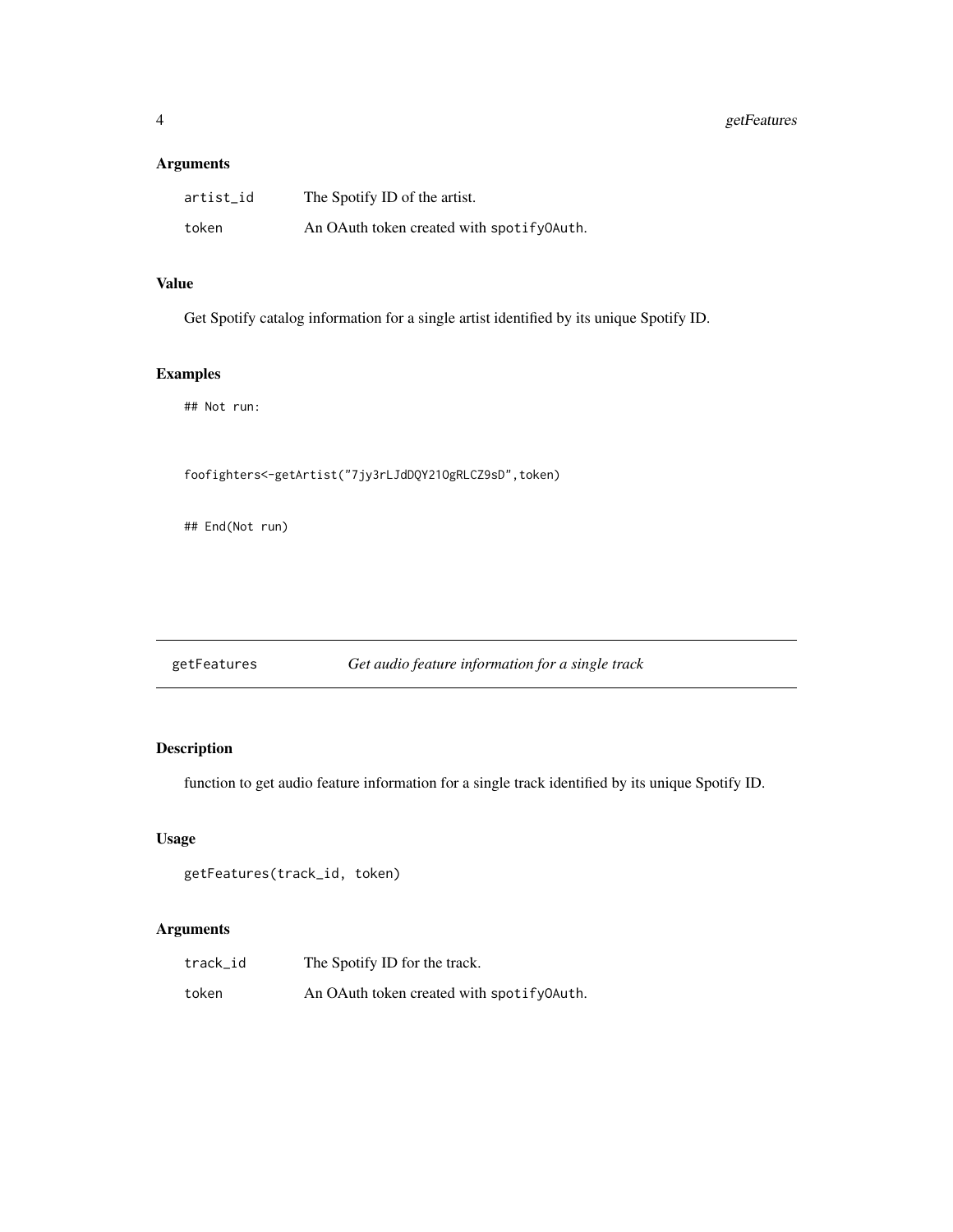<span id="page-4-0"></span>

function to get Info about the playlists of a specific user the user\_id

#### Usage

```
getPlaylists(user_id, offset = 0, token)
```
#### Arguments

| user id | user id                                                                                               |
|---------|-------------------------------------------------------------------------------------------------------|
| offset  | The index of the first playlist to return. Default: 0 (the first object). Maximum<br>offset: 100.000. |
| token   | An OAuth token created with spotify0Auth.                                                             |

#### Value

get playlist from a specific user using a username

getPlaylistSongs *Get the songs of a specific playlist*

#### Description

function to get songs about a specifc playlist

#### Usage

```
getPlaylistSongs(user_id, playlist_id, offset = 0, token)
```

| user_id     | User id                                                                                            |
|-------------|----------------------------------------------------------------------------------------------------|
| plavlist_id | Playlist id                                                                                        |
| offset      | The index of the first songs to return. Default: 0 (the first object). Maximum<br>offset: 100.000. |
| token       | An OAuth token created with spotify0Auth.                                                          |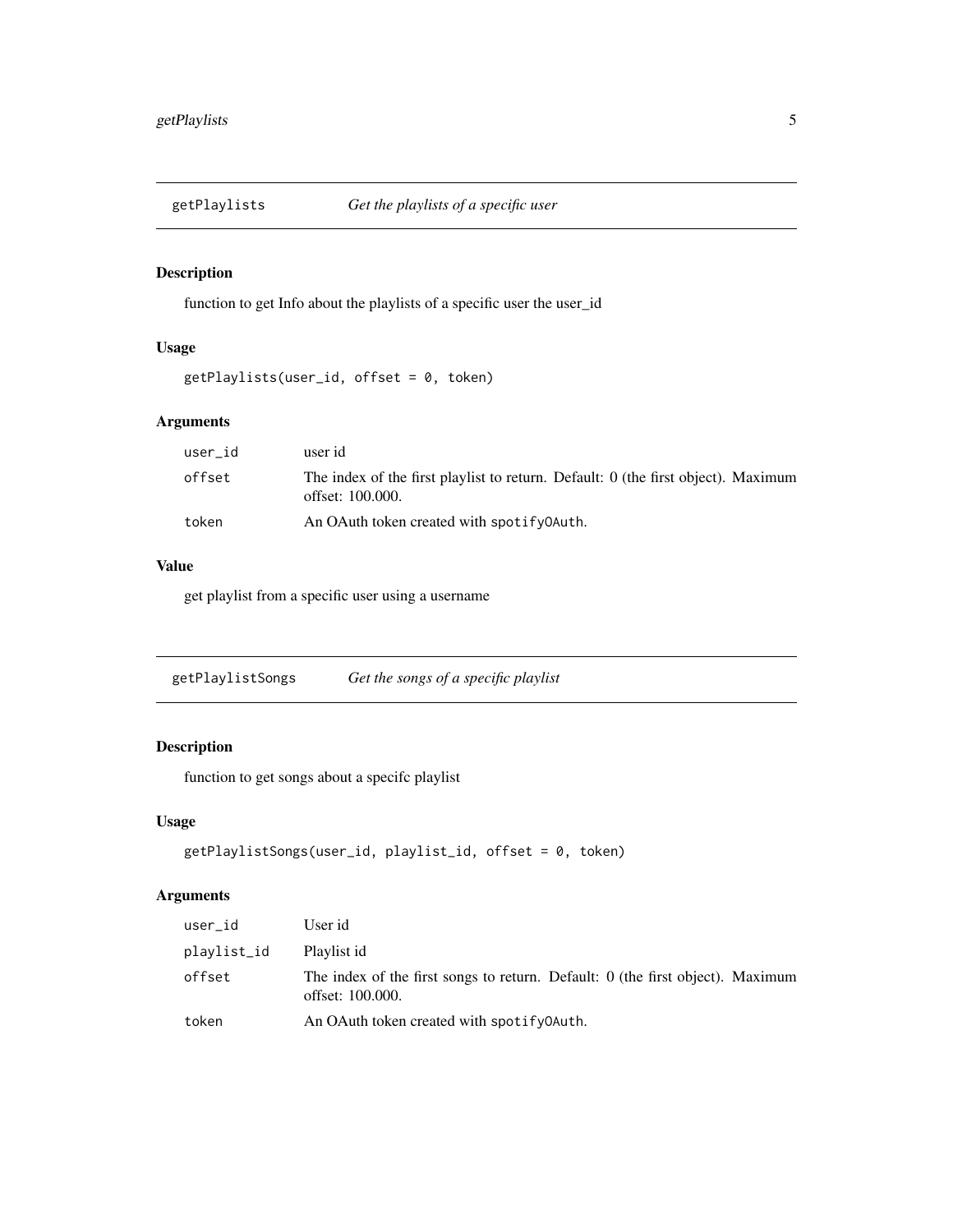<span id="page-5-0"></span>

function to get the related artists of an Artist

#### Usage

getRelated(artist\_name, token)

### Arguments

| artist name | Name of the artist (can use name or Spotify ID of the artist) |
|-------------|---------------------------------------------------------------|
| token       | An OAuth token created with spotify OAuth.                    |

#### Description

function to get top tracks of an Artist.

#### Usage

```
getTopTracks(artist_id, country, token)
```

| artist id | Artist ID                                  |
|-----------|--------------------------------------------|
| country   | Country of interest                        |
| token     | An OAuth token created with spotify OAuth. |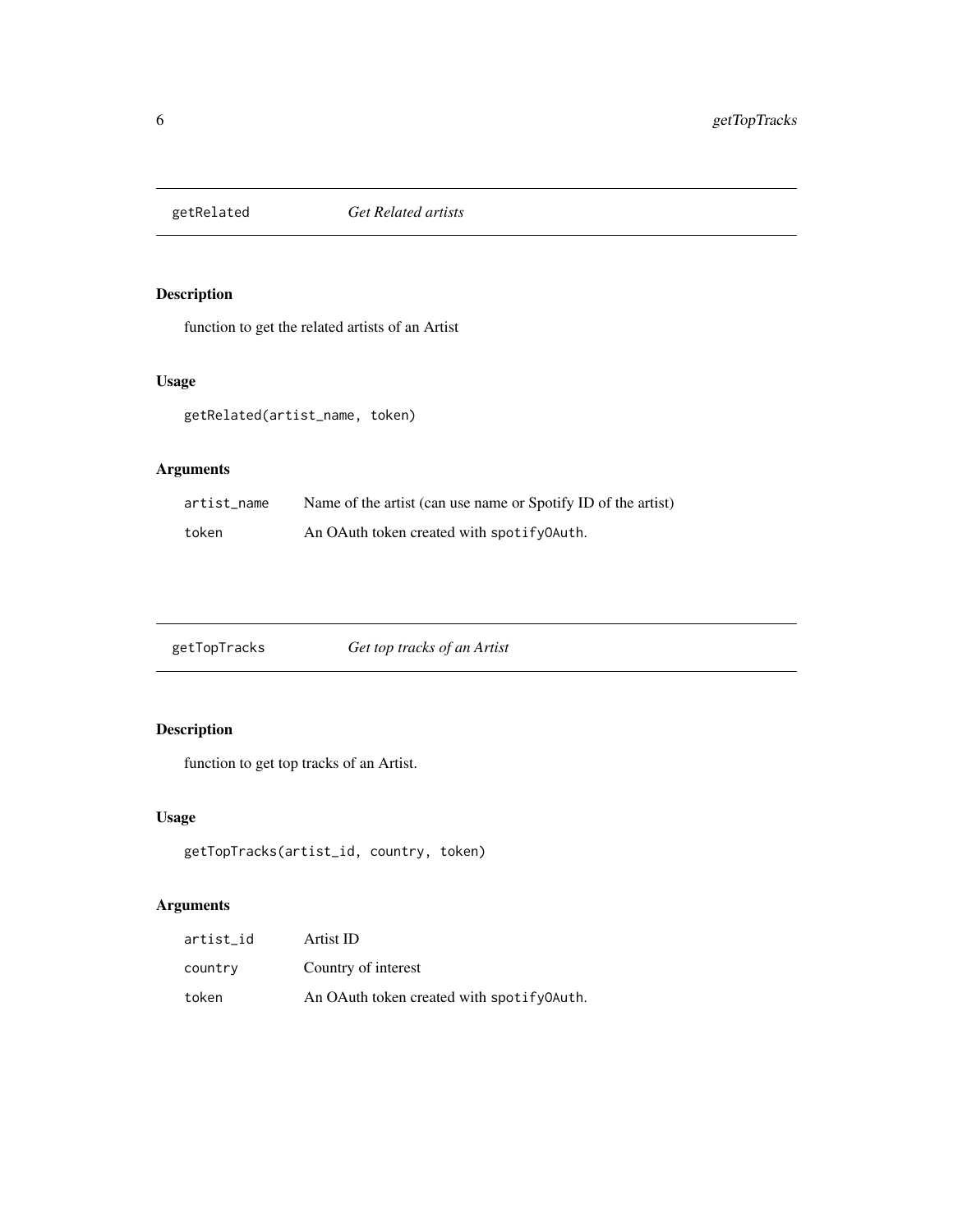<span id="page-6-0"></span>

Get Spotify catalog information for a single track identified by its unique Spotify ID.

#### Usage

```
getTrack(track_id, token)
```
#### Arguments

| track id | The Spotify ID for the track.             |
|----------|-------------------------------------------|
| token    | An OAuth token created with spotify0Auth. |

|  |  | getUser | Get basic information about an User |
|--|--|---------|-------------------------------------|
|--|--|---------|-------------------------------------|

#### Description

function to get User's basic information

#### Usage

getUser(user\_id, token)

#### Arguments

| user id | user id                                   |
|---------|-------------------------------------------|
| token   | An OAuth token created with spotify0Auth. |

#### Examples

## Not run:

```
my_oauth <- spotifyOAuth(app_id="xxxx",client_id="yyyy",client_secret="zzzz")
save(my_oauth, file="my_oauth")
load("my_oauth")
tiago <- getUser(user_id="t.mendesdantas",token=my_oauth)
```
## End(Not run)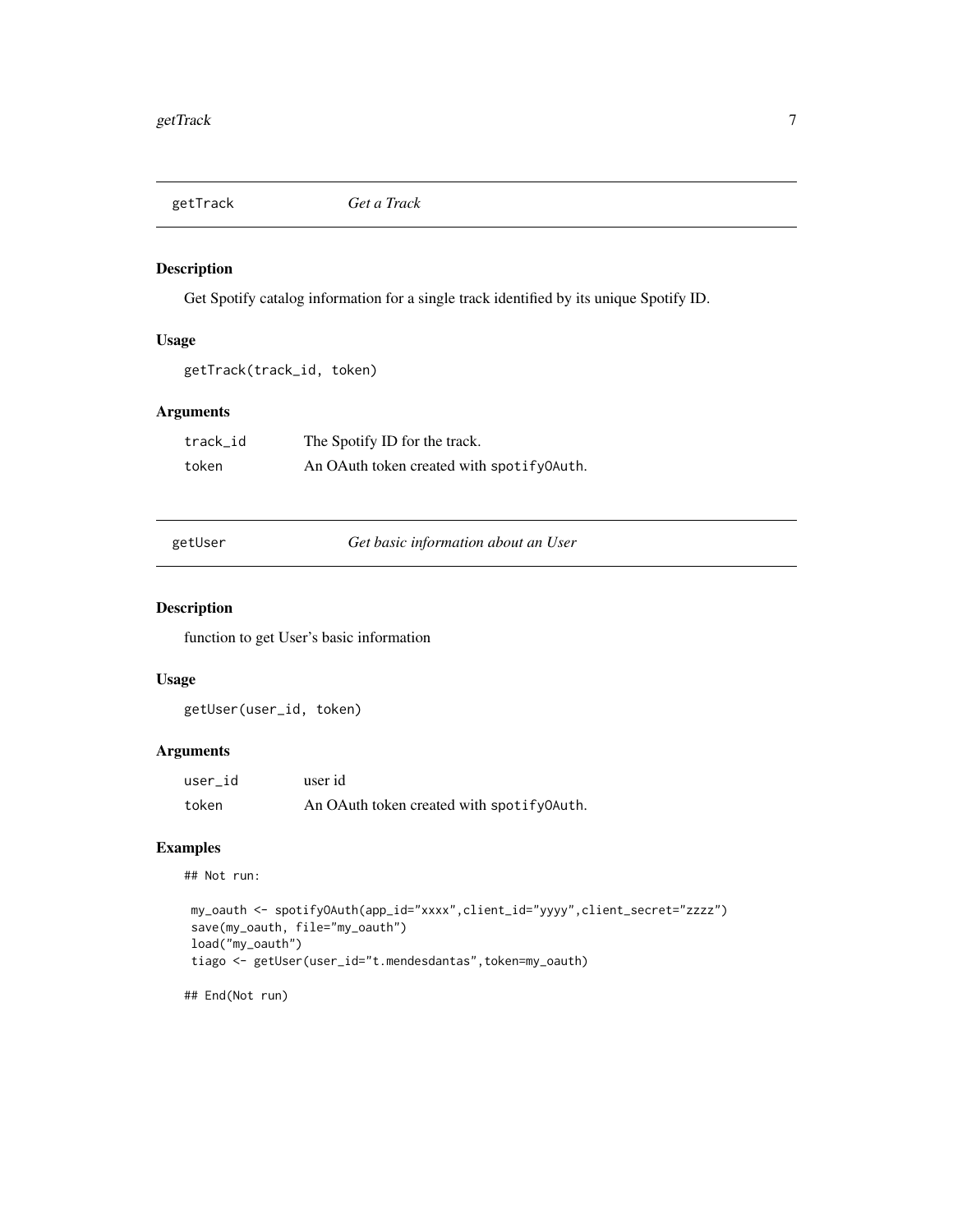<span id="page-7-0"></span>

function to get basic info about a searched artist

#### Usage

searchArtist(artist\_name, token)

#### Arguments

| artist name | Name of the artist                         |
|-------------|--------------------------------------------|
| token       | An OAuth token created with spotify OAuth. |

#### Examples

## Not run:

```
my_oauth <- spotifyOAuth(app_id="xxxx",client_id="yyyy",client_secret="zzzz")
save(my_oauth, file="my_oauth")
load("my_oauth")
foofighters <- searchArtist("Foo+fighters",token=my_oauth)
```
## End(Not run)

searchPlaylist *Search for playlists*

#### Description

function to search for playlists given a name

#### Usage

```
searchPlaylist(playlistName, offset = 0, token = token)
```

| plavlistName | Name of the playlist being searched for                                                               |
|--------------|-------------------------------------------------------------------------------------------------------|
| offset       | The index of the first Playlist to return. Default: 0 (the first object). Maximum<br>offset: 100.000. |
| token        | An OAuth token created with spotify0Auth.                                                             |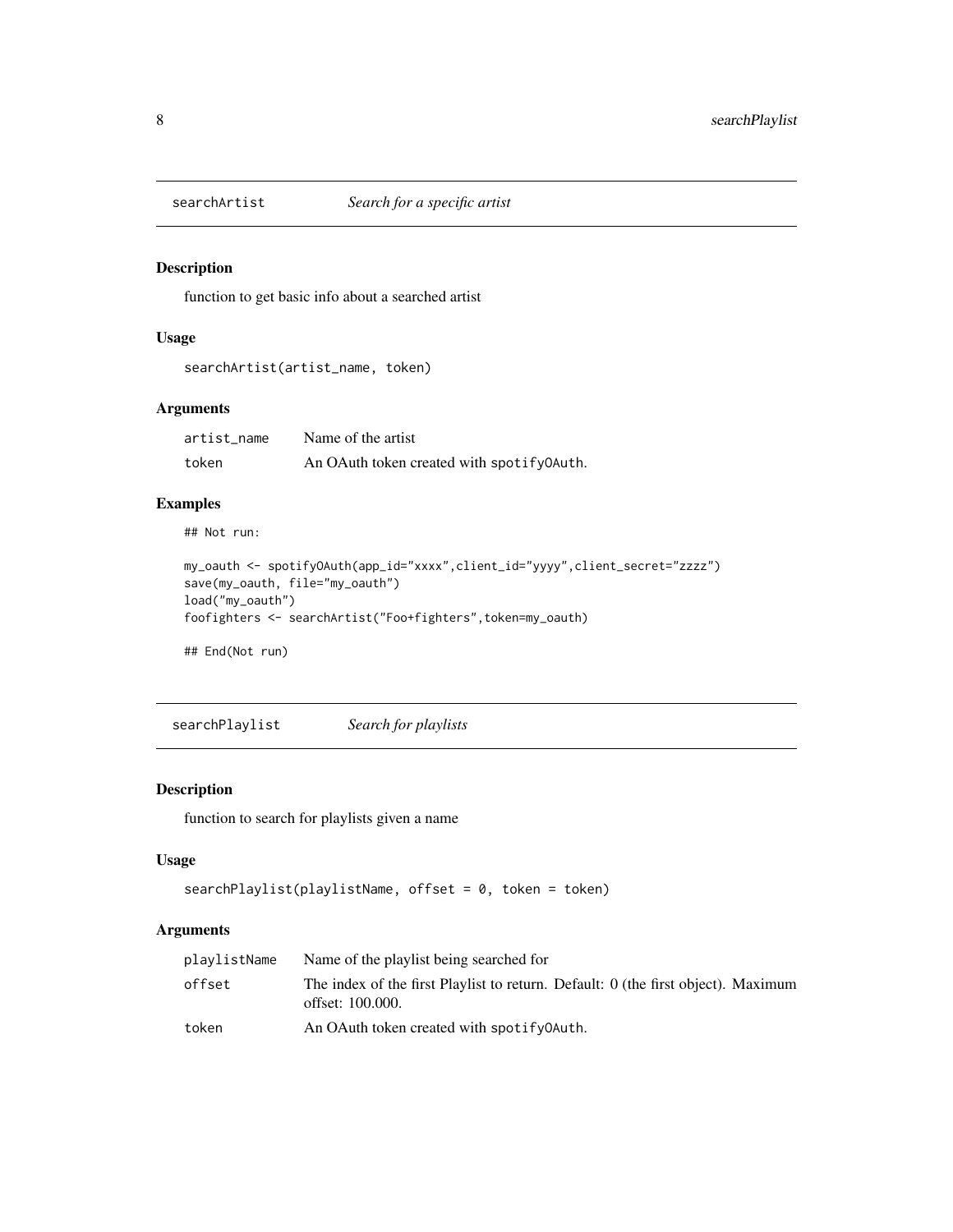<span id="page-8-0"></span>searchTrack *Search for a specific Track function to get basic info about a searched track*

#### Description

Search for a specific Track

function to get basic info about a searched track

#### Usage

searchTrack(track, token)

#### Arguments

| track | Name of the track                         |
|-------|-------------------------------------------|
| token | An OAuth token created with spotify0Auth. |

#### Examples

## Not run:

```
my_oauth <- spotifyOAuth(app_id="xxxx",client_id="yyyy",client_secret="zzzz")
save(my_oauth, file="my_oauth")
load("my_oauth")
track <- searchTrack("generator",token=my_oauth)
```
## End(Not run)

spotifyOAuth *Create OAuth token to access Spotify web API*

#### Description

spotifyOAuth creates a long-lived OAuth access token that enables R to make authenticated calls to the Spotify API. The token can be saved as a file in disk to be re-used in future sessions. This function relies on the httr package to create the OAuth token

#### Usage

```
spotifyOAuth(app_id, client_id, client_secret)
```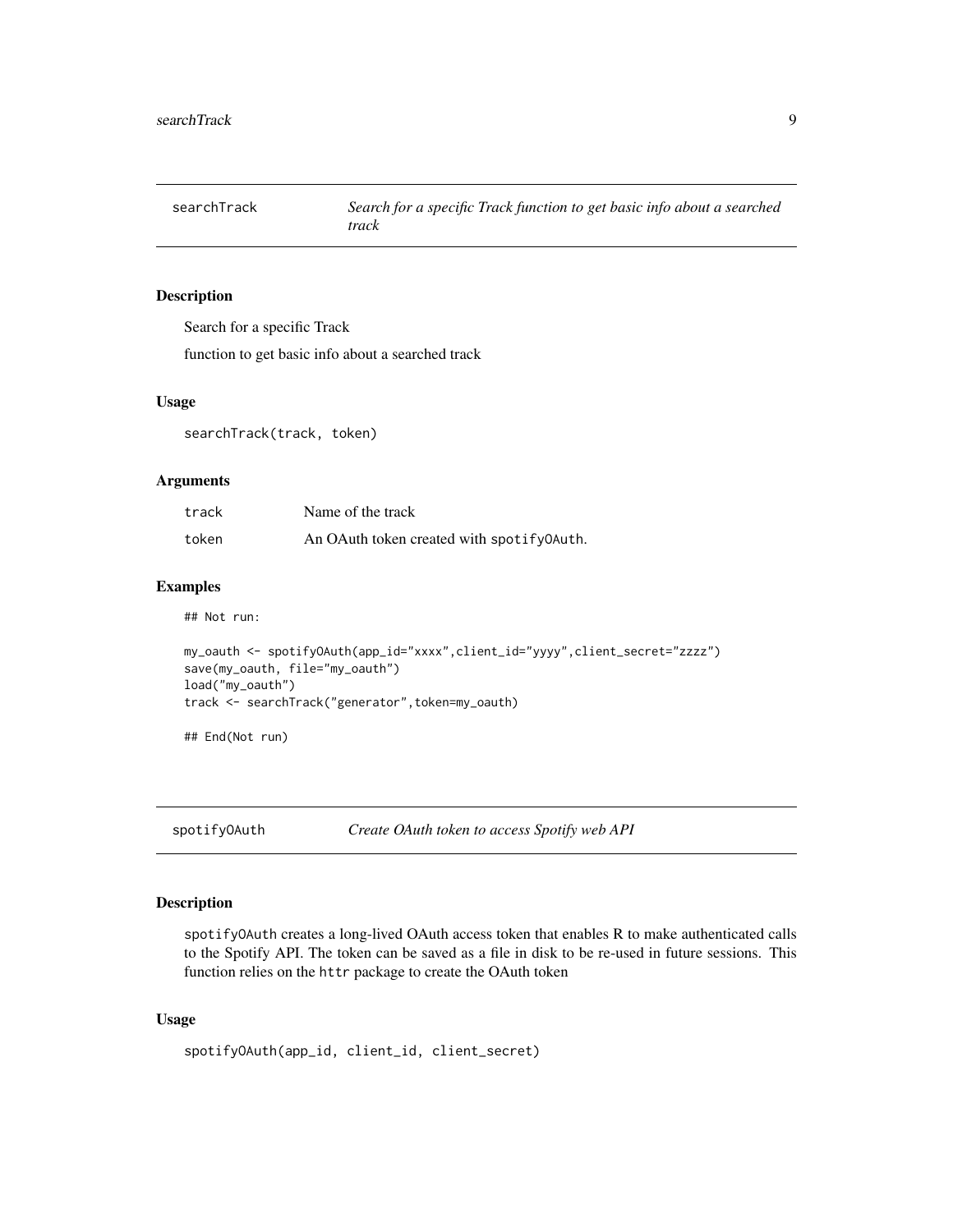#### Arguments

| app_id    | App ID (this is an internal identification for token if you wish to save authoriza-<br>tion) |
|-----------|----------------------------------------------------------------------------------------------|
| client id | Client ID                                                                                    |
|           |                                                                                              |

#### Examples

## Not run:

```
my_oauth <- spotifyOAuth(app_id="xxxx",client_id="yyyy",client_secret="zzzz")
save(my_oauth, file="my_oauth")
load("my_oauth")
tiago <- getUser(user_id="t.mendesdantas",token=my_oauth)
```
## End(Not run)